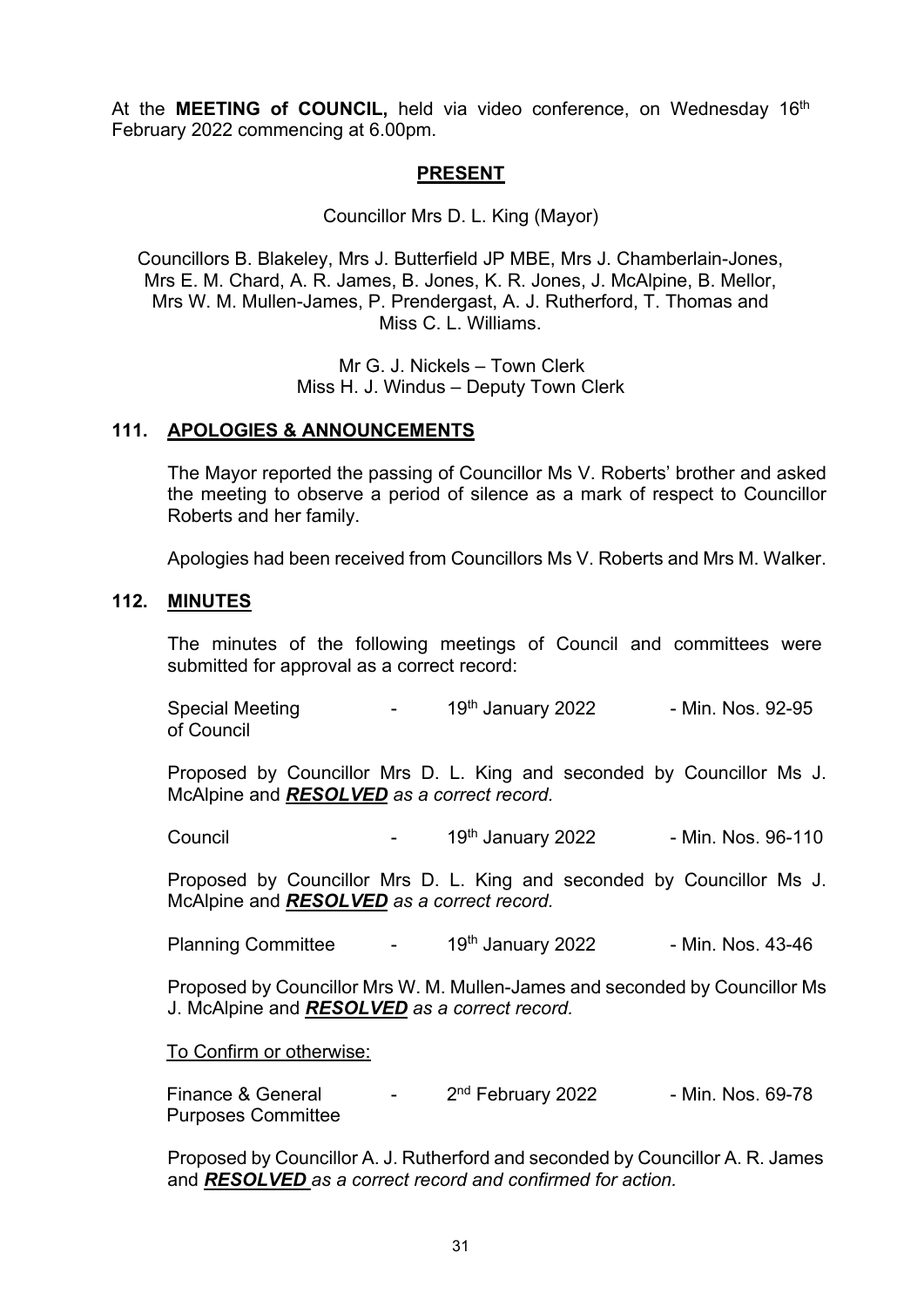## **113. MAYOR'S REPORT**

The Mayor referred to the list of engagements (circulated with agenda) over the past month and to her attendance at Ysgol Christchurch School Council meeting, where she was invited to speak about the role of the Mayor and of the Town Council.

The Mayor said that she had thoroughly enjoyed the meeting and hoped that some of the children present would consider becoming councillors of the future.

#### **114. AUTHORISATION OF PAYMENTS/ADDITIONS TO APPROVED SUPPLIERS LIST (SCHEDULE B)**

Further to minute no.143 of the meeting of council held on 15<sup>th</sup> March 2017 and in accordance with the council's adopted financial regulations, the Town Clerk submitted schedule B (a list of non-regular payments to be released over the coming month) and details of one additional supplier to be added to the suppliers list after members' approval.

*RESOLVED that the following was approved for payment and would be signed by two councillors in due course.*

| Voucher<br>No. | Supplier name                       | Amount    | Description of Goods & Services                    |
|----------------|-------------------------------------|-----------|----------------------------------------------------|
| 1336           | <b>ICO</b>                          | 35.00     | Annual fee 2022                                    |
| 1337           | Gunsmoke<br>Communications          | 750.00    | Design & proof of Rhyl Read                        |
| 1338           | Ruthin Mayor's Charity              | 60.00     | Charity dinner tickets x2                          |
| 1339           | Cllr D. L. King                     | 433.33    | Mayoral allowance 21/22 - payment<br>3 of 3        |
| 1340           | Cllr J. L. McAlpine                 | 133.32    | Deputy Mayoral allowance 21/22 -<br>payment 3 of 3 |
| 1341           | Cllr D. L. King                     | 166.66    | Senior Member allowance 21/22 -<br>payment 3 of 3  |
| 1342           | Cllr J. L. McAlpine                 | 166.66    | Senior Member allowance 21/22 -<br>payment 3 of 3  |
| 1343           | Proarb Ltd                          | 1,740.00  | Christmas tree 2021                                |
| 1344           | Denbighshire CC                     | 13,000.00 | Contribution towards beach rake                    |
| 1345           | Delwedd Ltd                         | 755.93    | Website maintenance & hosting                      |
| 1346           | Canda Copying Ltd                   | 259.32    | Copier rental                                      |
| 1347           | Canda Copying Ltd                   | 82.21     | Copier printing charges                            |
| 1348           | Lawnscience                         | 40.00     | Lawn treatment at Remembrance<br>Gardens           |
| 1349           | <b>Barry Hamilton</b>               | 245.00    | Mayoral photos                                     |
| 1350           | <b>JDH Business Services</b><br>Ltd | 432.00    | Interim Audit fee 21/22                            |
| 1351           | Sioned Graham<br>Cameron            | 268.50    | <b>Translation services</b>                        |

*Schedule B payments for approval (26th January – 8th February 2022)*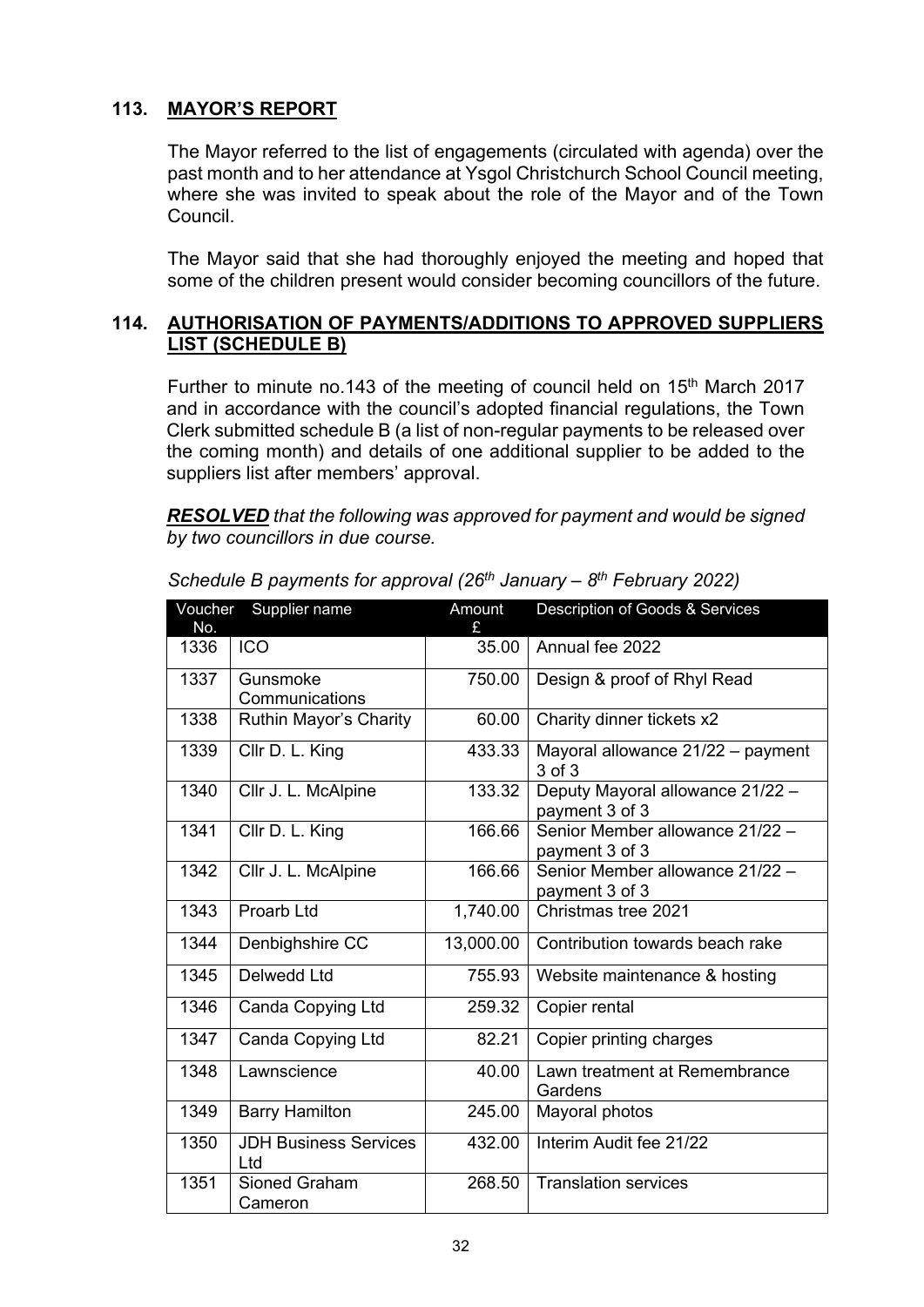| No.  | Voucher Supplier name | Amount     | Description of Goods & Services        |
|------|-----------------------|------------|----------------------------------------|
| 1352 | I Scottish Power      |            | 428.78   Electricity for illuminations |
|      | <b>Total payments</b> | £18,996.71 |                                        |

**Emergency & Card Payments:** None made.

*RESOLVED that the schedule was approved for payment, and would be signed by two councillors in due course.*

*FURTHER RESOLVED that Standing Orders be suspended to enable the Town Clerk to respond as a matter of urgency.*

## **115. MEMBER'S ITEM: DIGITAL RECORD OF TOWN COUNCIL & RHYL**

Councillor Mrs J. Butterfield sought members' support for the creation of a digital record of the town council's activities and the changes to Rhyl over the past 20 years.

Councillor Butterfield advised that she had recently accompanied the Mayor to a function at the Costigans building and had met a young entrepreneur who was a digital photographer and filmmaker, and might be able to help?

If members were of a mind to support this then we would need a clear view on exactly what we would like to capture and include, and that this could be something the Civic and Social Events Sub-Committee could consider?

The Town Clerk advised of an idea currently being considered by the Strategic and Operational Planning Committee (SOP) around a digital time capsule linked to the Queen's Platinum Jubilee, which shared similar objectives.

After some discussion it was agreed that an honest approach including the more controversial decisions and projects undertaken over the last 20 years should be taken.

*RESOLVED that the idea be considered by the SOP Committee alongside the time capsule initiative.*

#### **116. MEMBER'S ITEM: PARKING PERMIT FOR THE MAYOR**

Councillor Mrs J. Butterfield sought members support for a parking permit to be purchased for the Mayor's use whilst carrying out official duties.

Councillor Butterfield advised that having accompanied the Mayor to a function recently, the Mayor had to walk some distance to the venue from her car, and that this was not ideal from a personal safety point of view.

The Town Clerk felt that a permit was perhaps not the answer, as they only applied to car parks, which would still leave the Mayor having to walk from the car park to the venue. Instead, he suggested he contact Denbighshire County Council to ask if something displayed in the Mayor's car, parked lawfully, could be accepted by traffic wardens.